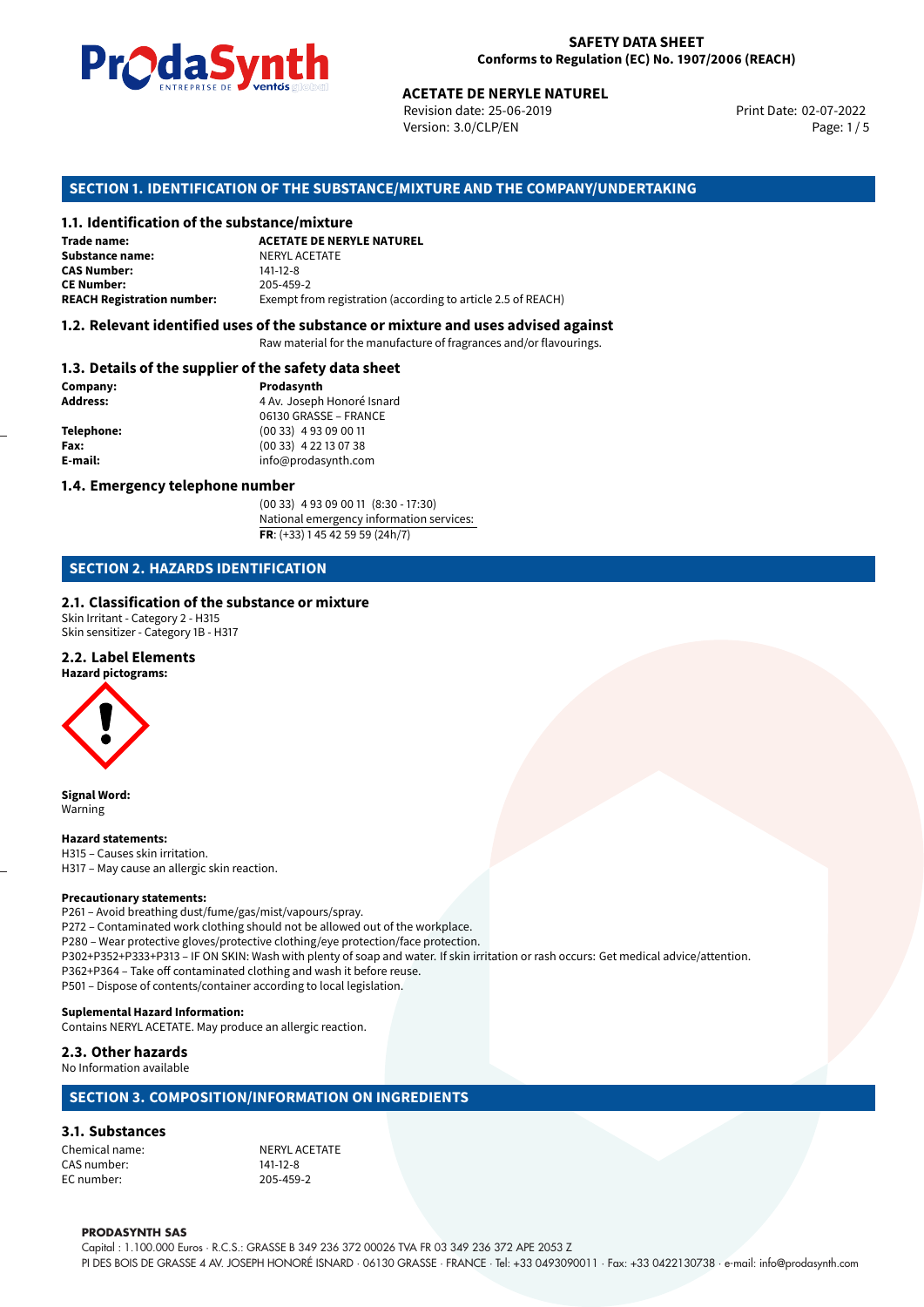

Revision date: 25-06-2019 Version: 3.0/CLP/EN Page: 2 / 5

#### **Hazardous constituents:**

| <b>Chemical Name</b> | % (w/w)   | CAS No<br><b>EC No</b> | Classification according to Regulation 1272/2008 |
|----------------------|-----------|------------------------|--------------------------------------------------|
| l NERYL ACETATE      | $\geq$ 50 | 141-12-8<br>205-459-2  | Skin Irrit. 2 - H315<br>Skin Sens. 1B - H317     |

[See the full text of the hazard statements in section 16.](#page-4-0)

#### **3.2. Mixtures**

Not applicable.

#### **SECTION 4. FIRST-AID MEASURES**

#### **4.1. Description of necessary first aid measures**

| Ingestion:    | Rinse mouth with water.                                                                                               |
|---------------|-----------------------------------------------------------------------------------------------------------------------|
|               | Obtain medical advice.                                                                                                |
|               | Keep at rest. Do not induce vomiting.                                                                                 |
| Eye contact:  | In case of contact with eyes, rinse immediately with plenty of water for at least 15 minutes and seek medical advice. |
| Inhalation:   | Remove person to fresh air and keep at rest.                                                                          |
|               | Seek immediate medical advice.                                                                                        |
| Skin contact: | Take off immediately all contaminated clothing.                                                                       |
|               | Thoroughly wash affected skin with soap and water.                                                                    |
|               | Seek medical attention if symptoms persist.                                                                           |

#### **4.2. Most important symptoms and effects, both acute and delayed**

No information available.

#### **4.3. Indication of any immediate medical attention and special treatment needed** No information available.

### **SECTION 5. FIRE-FIGHTING MEASURES**

#### **5.1. Extinguishing Media**

Water spray, carbon dioxide, dry chemical powder or appropriate foam. For safety reasons do not use full water jet.

#### **5.2. Special hazards arising from the substance or mixture**

Known or Anticipated Hazardous Products of Combustion: Emits toxic fumes under fire conditions.

#### **5.3. Advice for firefighters**

High temperatures can lead to high pressures inside closed containers. Avoid inhalation of vapors that are created. Use appropriate respiratory protection. Do not allow spillage of fire to be poured into drains or watercourses. Wear self-contained breathing apparatus and protective clothing.

#### **SECTION 6. ACCIDENTAL RELEASE MEASURES**

#### **6.1. Personal precautions, protective equipment and emergency procedures**

Evacuate surronding areas. Ensure adequate ventilation. Keep unnecessary and unprotected personnel from entering. Do not breathe vapor/spray. Avoid contact with skin and eyes. Information regarding personal protective measures: see section 8.

#### **6.2. Environmental precautions**

To avoid possible contamination of the environment, do not discharge into any drains, surface waters or groundwaters.

#### **6.3. Methods and materials for containment and cleaning up**

Cover with an inert, inorganic, non-combustible absorbent material (e.g. dry-lime, sand, soda ash). Place in covered containers using non-sparking tools and transport outdoors. Avoid open flames or sources of ignition (e.g. pilot lights on gas hot water heater). Ventilate area and wash spill site after material pickup is complete.

#### **6.4. Reference to other sections**

Information regarding exposure controls, personal protection and disposal considerations can be found in sections 8 and 13.

**PRODASYNTH SAS**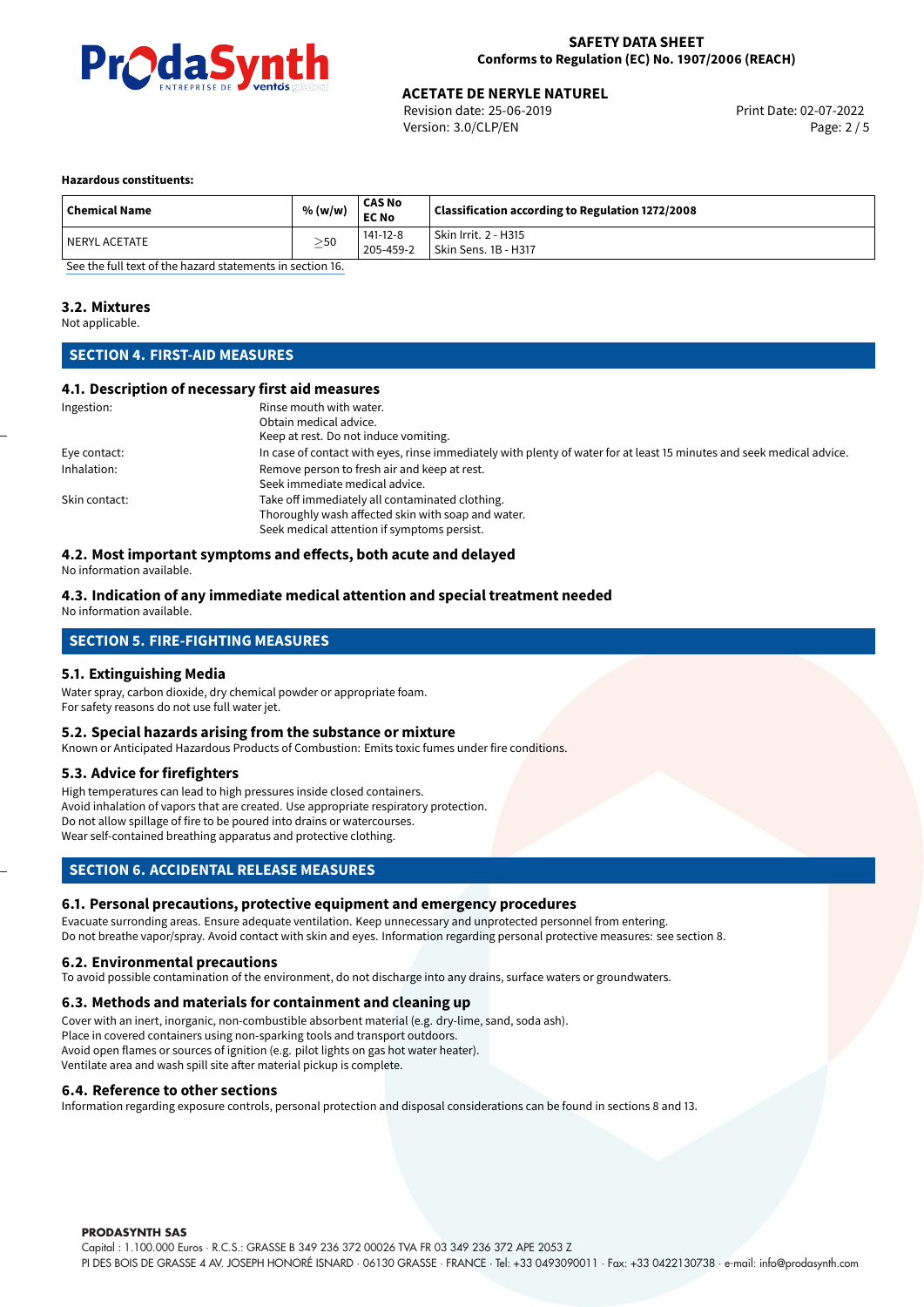

Revision date: 25-06-2019 Version: 3.0/CLP/EN Page: 3 / 5

#### **SECTION 7. HANDLING AND STORAGE**

#### **7.1. Precautions for safe handling**

Do not store or handle this material near food or drinking water. Do not smoke. Avoid contact with the eyes, skin and clothing. Wear protective clothing and use glasses. Observe the rules of safety and hygiene at work. Keep in the original container or an alternative made from a compatible material.

#### **7.2. Conditions for safe storage, including any incompatibilities**

Store in tightly closed and preferably full containers in a cool, dry and ventilated area, protected from light. Keep away from sources of ignition (e.g. hot surfaces, sparks, flame and static discharges). Keep away from incompatible materials (see section 10).

#### **7.3. Specific end use(s)**

No information available.

#### **SECTION 8. EXPOSURE CONTROLS AND PERSONAL PROTECTION**

#### **8.1. Control parameters**

Components with occupational exposure limits: None known.

#### **8.2. Exposure controls**

| Appropriate engineering controls: | Measures should be taken to prevent materials from being splashed into the body.                                                            |
|-----------------------------------|---------------------------------------------------------------------------------------------------------------------------------------------|
|                                   | Provide adequate ventilation, according to the conditions of use. Use a mechanical exhaust if required.                                     |
| Eye/Face protection:              | Chemical safety goggles are recommended. Wash contaminated goggles before reuse.                                                            |
| Hand Protection:                  | Chemical-resistant gloves are recommended. Wash contaminated gloves before reuse.                                                           |
| Body protection:                  | Personal protective equipment for the body should be selected based on the task being performed and the risks<br>involved.                  |
| <b>Respiratory Protection:</b>    | In case of insufficient ventilation, use suitable respiratory equipment.                                                                    |
| Environmental exposure controls:  | Emissions from ventilation or process equipment should be checked to ensure they comply with environmental<br>protection legislation.       |
|                                   | In some cases, filters or engineering modifications to the process equipment will be necessary to reduce emissions to<br>acceptable levels. |

#### **SECTION 9. PHYSICAL AND CHEMICAL PROPERTIES**

#### **9.1. Information on basic physical and chemical properties**

| Appearance:                            | Liquid                         |  |
|----------------------------------------|--------------------------------|--|
| Colour:                                | Conforms to standard           |  |
| Odour:                                 | Conforms to standard           |  |
| Odour theshold:                        | Not determined                 |  |
| pH:                                    | Not determined                 |  |
| Melting point/freezing point:          | Not determined                 |  |
| Boling point/boiling range:            | 231°C (1 atm)                  |  |
| Flash point:                           | 99 °C                          |  |
| Evaporation rate:                      | Not determined                 |  |
| Flammability:                          | Not determined                 |  |
| Lower flammability/Explosive limit:    | Not determined                 |  |
| Upper flammability/Explosive limit:    | Not determined                 |  |
| Vapour pressure:                       | 0,0256 mm Hg (25°C, estimated) |  |
| Vapour Density:                        | Not determined                 |  |
| Density:                               | $0,903 - 0,915$ g/mL (20°C)    |  |
| Relative density:                      | $0,903 - 0,915(20^{\circ}C)$   |  |
| Water solubility:                      | <b>INSOLUBLE IN WATER</b>      |  |
| Solubility in other solvents:          | <b>SOLUBLE IN ETHANOL</b>      |  |
| Partition coefficient n-octanol/water: | Not determined                 |  |
| Auto-ignition temperature:             | Not determined                 |  |
| Decomposition temperature:             | Not determined                 |  |
| Viscosity, dynamic:                    | Not determined                 |  |
| Viscosity, kinematic:                  | Not determined                 |  |
| Explosive properties:                  | Not determined                 |  |
| Oxidising properties:                  | Not determined                 |  |
|                                        |                                |  |

#### **PRODASYNTH SAS**

Capital : 1.100.000 Euros · R.C.S.: GRASSE B 349 236 372 00026 TVA FR 03 349 236 372 APE 2053 Z PI DES BOIS DE GRASSE 4 AV. JOSEPH HONORÉ ISNARD · 06130 GRASSE · FRANCE · Tel: +33 0493090011 · Fax: +33 0422130738 · e-mail: info@prodasynth.com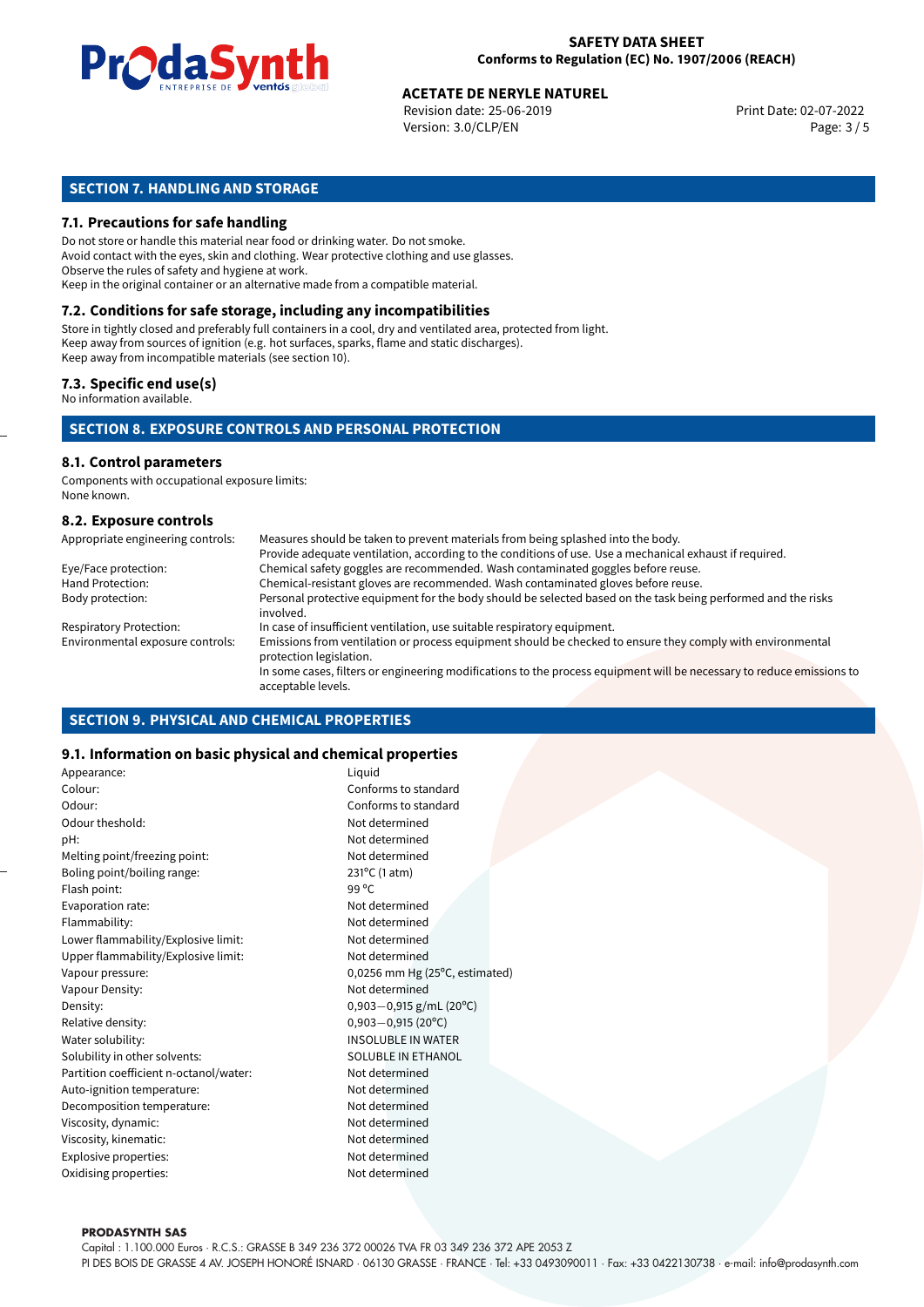

Revision date: 25-06-2019 Version: 3.0/CLP/EN Page: 4 / 5

#### **9.2. Additional information**

No information available.

#### **SECTION 10. STABILITY AND REACTIVITY**

#### **10.1. Reactivity**

No hazardous reactions if stored and handled as prescribed/indicated.

#### **10.2. Chemical stability**

The product is stable if stored and handled as prescribed/indicated.

#### **10.3. Possibility of hazardous reactions**

No hazardous reactions if stored and handled as prescribed/indicated.

#### **10.4. Conditions to Avoid**

Conditions to Avoid: Excessive heat, flame or other ignition sources.

#### **10.5. Incompatible materials**

Avoid contact with strong acids and bases and oxidizing agents.

#### **10.6. Hazardous decomposition products**

During combustion may form carbon monoxide and unidentified organic compounds.

#### **SECTION 11. TOXICOLOGICAL INFORMATION**

#### **11.1. Information on toxicological effects**

| <b>Acute toxicity</b>             | Based on the data available, the criteria for classification are not met. |
|-----------------------------------|---------------------------------------------------------------------------|
| <b>Skin corrosion/irritation</b>  | Causes skin irritation.                                                   |
|                                   |                                                                           |
| Serious eye damage/irritation     | Based on the data available, the criteria for classification are not met. |
| Respiratory or skin sensitisation | May cause an allergic skin reaction.                                      |
| Germ cell mutagenicity            | Based on the data available, the criteria for classification are not met. |
| <b>Carcinogenicity</b>            | Based on the data available, the criteria for classification are not met. |
| Reproductive toxicity             | Based on the data available, the criteria for classification are not met. |
| <b>STOT-single exposure</b>       | Based on the data available, the criteria for classification are not met. |
| <b>STOT-repeated exposure</b>     | Based on the data available, the criteria for classification are not met. |
| <b>Aspiration hazard</b>          | Based on the data available, the criteria for classification are not met. |

#### **SECTION 12. ECOLOGICAL INFORMATION**

#### **12.1. Toxicity**

#### **Assessment:**

Based on the data available, the criteria for classification are not met. **Experimental/calculated data:** No information available.

#### **12.2. Degradability**

No information available.

#### **12.3. Bioaccumulative potential**

No information available.

#### **12.4. Soil mobility**

No information available.

#### **12.5. Results of PBT and vPvB assessment**

No information available.

#### **12.6. Other adverse effects**

See also sections 6, 7, 13 and 15

#### Do not allow to get into waste water or waterways.

#### **SECTION 13. DISPOSAL CONSIDERATIONS**

#### **13.1. Waste treatment methods**

Dispose of in accordance with national and local environmental regulations.

#### **PRODASYNTH SAS**

Capital : 1.100.000 Euros · R.C.S.: GRASSE B 349 236 372 00026 TVA FR 03 349 236 372 APE 2053 Z PI DES BOIS DE GRASSE 4 AV. JOSEPH HONORÉ ISNARD · 06130 GRASSE · FRANCE · Tel: +33 0493090011 · Fax: +33 0422130738 · e-mail: info@prodasynth.com